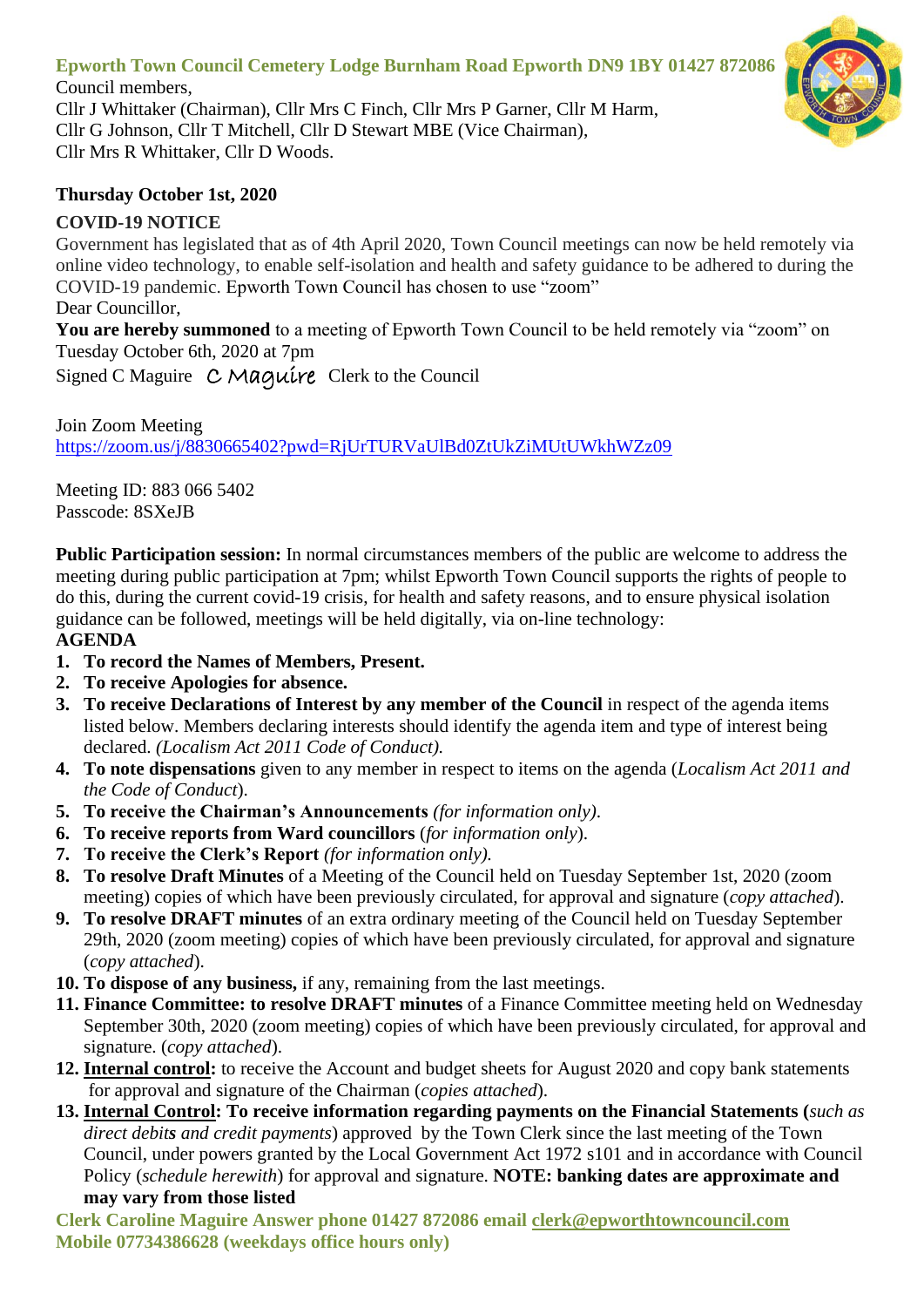|          | <b>Receipts</b>        |                                               | <b>Net</b> | Vat    | total     |
|----------|------------------------|-----------------------------------------------|------------|--------|-----------|
|          |                        |                                               |            |        | £0.00     |
| 06.09.20 | <b>O2</b>              | Final Bill (credit)                           | £11.30     | £2.26  | £13.56    |
| 25.09.20 | N. Lincs. Council      | In Bloom grant                                | £632.00    |        | £632.00   |
|          |                        |                                               |            |        | £0.00     |
|          |                        |                                               |            |        | £0.00     |
|          |                        | <b>Total income</b>                           |            |        | £645.56   |
|          | <b>Cheques paid</b>    |                                               | <b>Net</b> | Vat    | Total     |
| 02.09.20 | 104555                 | <b>Epworth Thurlow</b><br>Preschool 137 grant | £1,330.00  |        | £1,330.00 |
|          |                        |                                               |            |        | £0.00     |
|          |                        | <b>Total cheques</b>                          |            |        | £1,330.00 |
|          | <b>Authorised Card</b> |                                               |            |        |           |
|          | <b>Payments</b>        |                                               |            |        |           |
| 02.09.20 |                        | Post office 24 1st                            |            |        |           |
|          | Visa                   | stamps                                        | £18.24     |        | £18.24    |
| 02.09.20 | Visa                   | 18 wooden stakes                              | £41.70     | £8.34  | £50.04    |
|          |                        | <b>Total payments</b>                         |            |        | £50.04    |
|          | Misc. Items/DD's       |                                               |            |        |           |
| 11.09.20 | Wix.com                | Domain payment                                | £33.15     | £6.63  | £39.78    |
| 18.09.20 | Everflow               | Cemetery water                                | £15.89     |        | £15.89    |
| 22.09.20 | <b>HSBC</b>            | <b>Bank charges</b>                           | £20.90     |        | £20.90    |
| 23.09.20 |                        | Mobile service                                |            |        |           |
|          | Vodaphone              | charges                                       | £34.63     | £6.92  | £41.55    |
| 28.09.20 | Plusnet                | Office phoneline                              | £33.00     | £6.60  | £39.60    |
| 01.10.20 | <b>NLC</b>             | Cemetery rates                                | £62.00     |        | £62.00    |
| 01.10.20 | <b>NLC</b>             | Cemetery waste                                | £26.60     |        | £26.60    |
| 29.10.20 | Siemens                | Photocopier Lease                             | £182.59    | £36.51 | £219.10   |
| 03.10.20 | <b>BT</b>              | Final account                                 | £4.99      | £0.99  | £5.98     |
|          |                        | <b>Total DD's</b>                             |            |        | £471.40   |

**14. Internal control: To resolve October cheques for payment** as presented on the following schedule *(Local Government Act 1972 as amended)* for approval and signature.

|        |                        |                          | <b>Net</b> | <b>VAT</b> | Total     |
|--------|------------------------|--------------------------|------------|------------|-----------|
| 104556 | <b>Tuff Trax</b>       | Turbary Road regrade     | £500.00    | £100.00    | £600.00   |
| 104557 | <b>MWQA</b>            | Groundsman Risk          |            |            |           |
|        |                        | Assess.                  | £250.00    |            | £250.00   |
| 104558 | <b>Torne Valley</b>    | Office cleaning items    | £2.33      | £0.47      | £2.80     |
| 104559 | <b>Prestige Safety</b> | Annual Service office    | £31.50     | £6.30      | £37.80    |
|        | <b>Services</b>        | equipment                |            |            |           |
| 104560 | J R Cockin             | Electrical Cert. Cem     | £130.00    | £26.00     | £156.00   |
|        |                        | Lodge                    |            |            |           |
|        |                        |                          |            |            | £0.00     |
|        |                        | <b>Total cheques for</b> |            |            |           |
|        |                        | payment                  |            |            | £1,046.60 |

**15. Cemetery Memorial Inspections**: to resolve what steps to take to make safe the unclaimed memorials following the inspection and advertisement of those found to be unstable in the "old" section of the Cemetery (*information attached*).